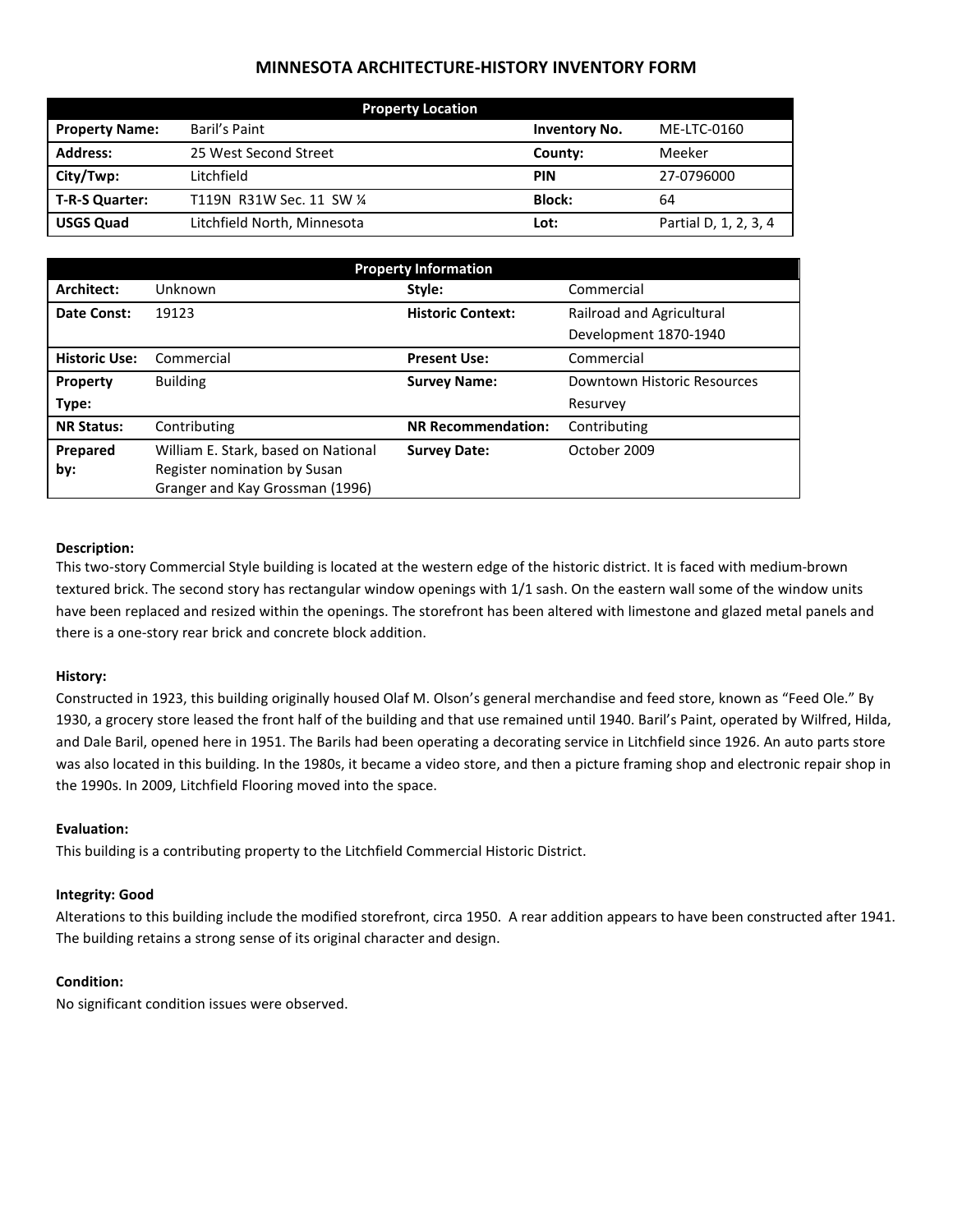

Facing SW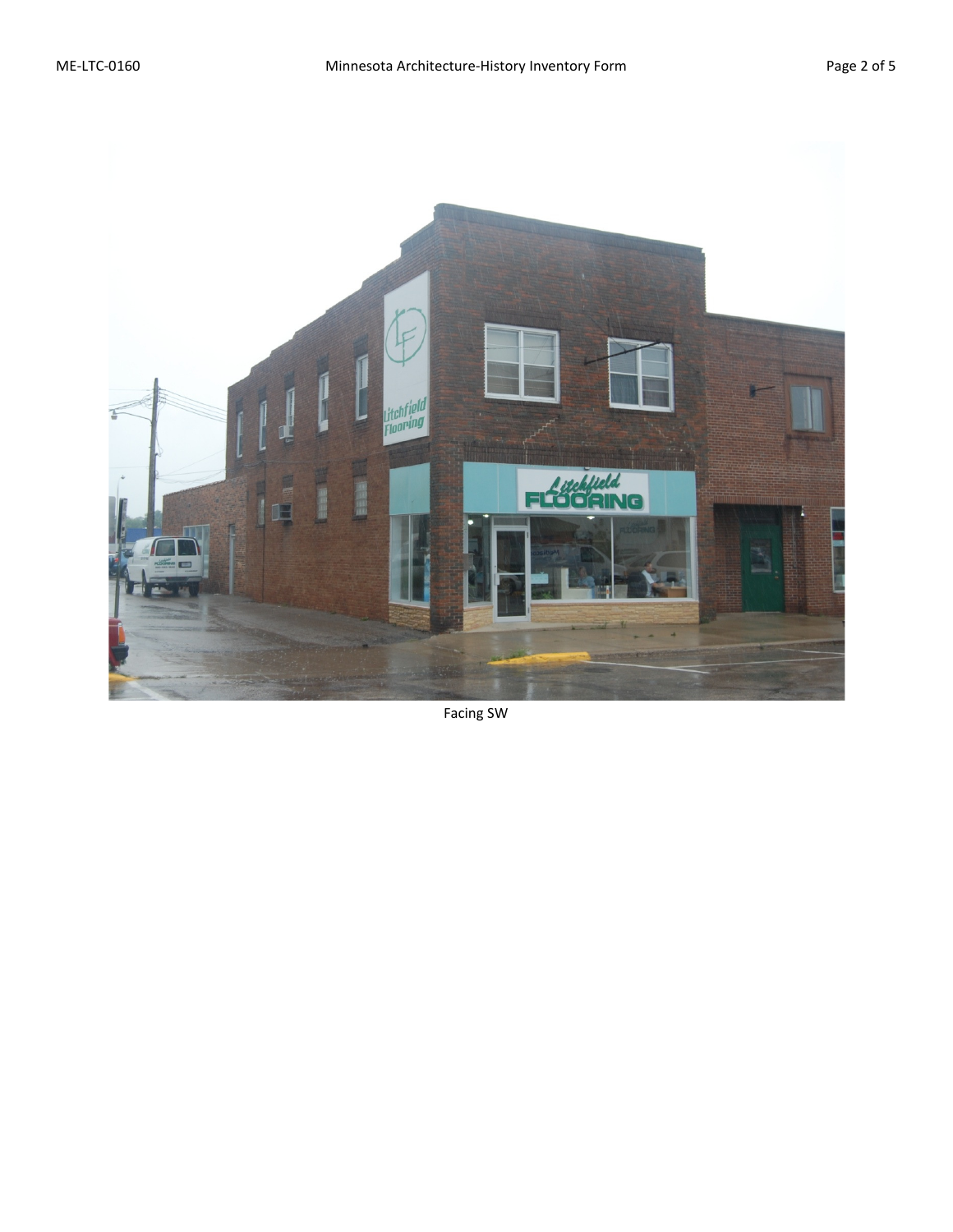

Facing N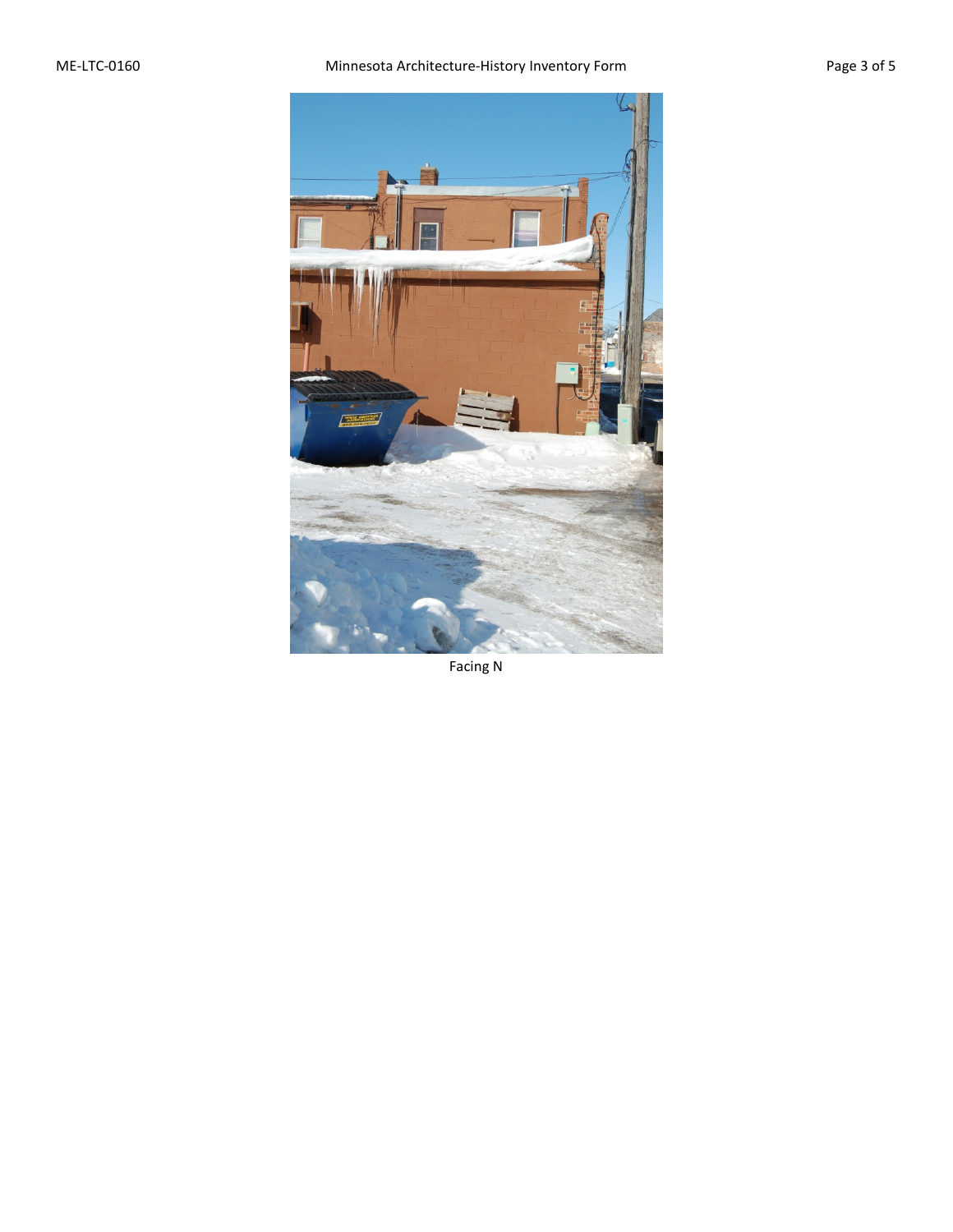